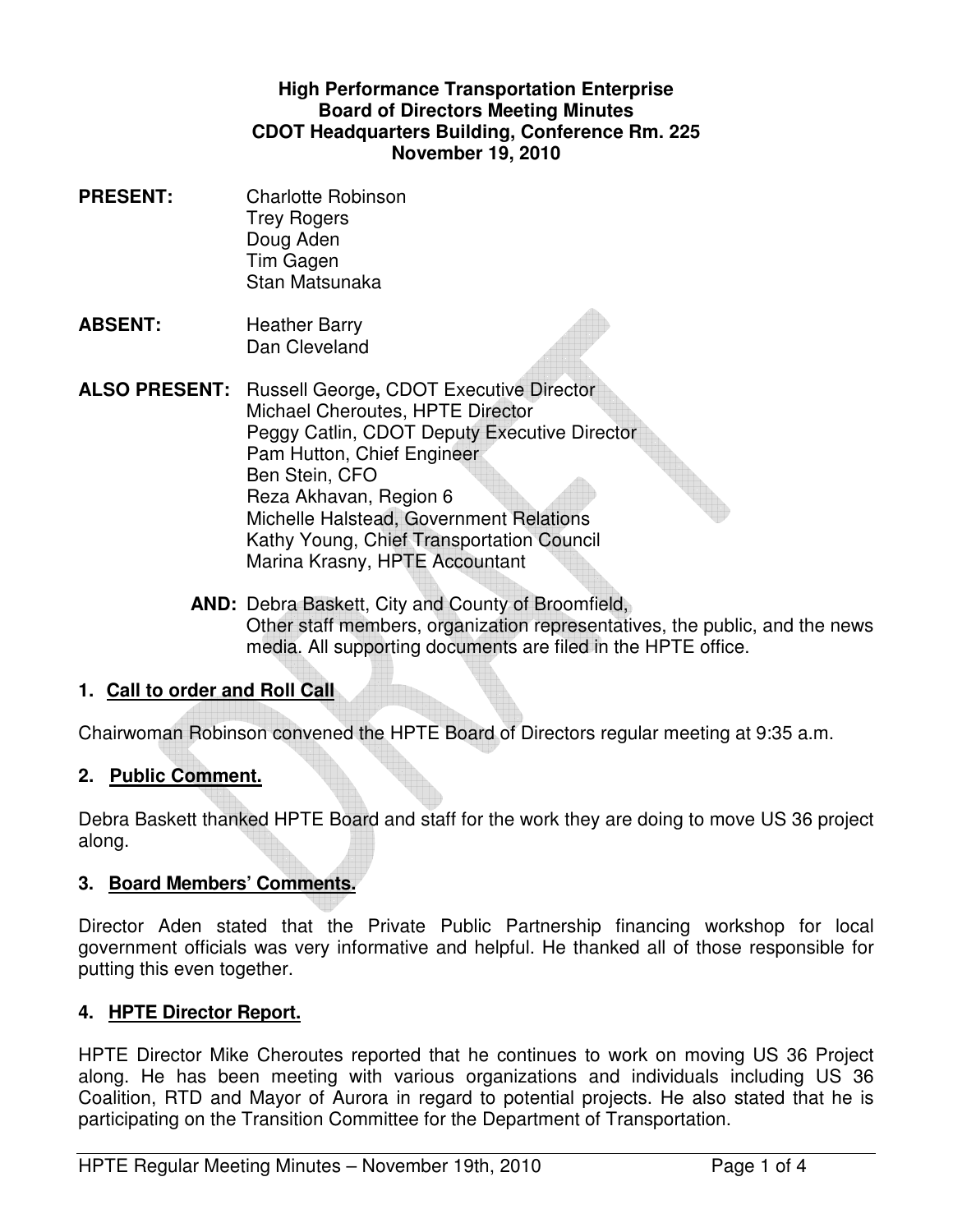Mike Cheroutes reported that the Private Public Partnership workshop for local government officials was very successful. Director Matsunaka asked for the list of workshop attendees to be distributed to the Board. Director Gagen also asked for the handouts from the workshop to be provided to all Board members.

## **5. Discuss and Act on the Regular Meeting Minutes for October 22nd, 2010.**

Chairwoman Robinson asked for consideration of the October 22nd, 2010 HPTE regular meeting minutes. Director Gagen moved for adoption of the meeting minutes. Director Rogers seconded the motion and on the vote of the Board, the minutes were adopted.

### **Resolution Number HPTE-31**

BE IT HEREBY RESOLVED, the High Performance Transportation Enterprise Board of Directors' Regular Meeting Minutes for October 22nd, 2010 are hereby approved.

### **6. Discuss and Act on items related to US 36 Project.**

Michelle Halstead reported on the current status of the US 36 Project. She went over the revenue estimates for three different scenarios prepared by Wilbur Smith: Pecos to Wadsworth, Pecos to West Flatiron, and Pecos to Table Mesa. Next she presented project funding overview. Current funding sources include CDOT, RTD, DRCOG, and TIGER grant. There is still a funding gap that needs to be closed. There are some funding policy decisions that will need to be made eventually by HPTE Board such as HOV 2+ or HOV 3+ and use of I-25 HOV/HOT revenues for US 36 project.

Scott Balice has prepared several debt financing scenarios including stand alone TIFIA, stand alone bonds and a combination of TIFIA and bonds. The goal is to maximize funds available to build the project.

Phoebe Selden added that the interest rate is continuously changing. The analysis presented today will need to be updated as the rate fluctuates. The assumptions presented today are based on the 1.25 coverage rate. However, there are many moving parts involved and it may change as we get further in the process. TIFIA credit assistance charge is estimated at 15% and it can also change.

Michelle Halstead reviewed TIFIA Loan application fees and draft schedule. Our goal is to submit the loan application in by the end of January 2011. TIFIA rate will be locked in at the time we have the Loan Term Sheet agreed upon around May 2011. Deadline to obligate the funds for this activity is September 2011.

#### **a. TIFIA Loan Application Fees**

Mike Cheroutes asked for the Board's approval to move forward with TIFIA loan and commit the application fees and additional consulting services fees associated with the this process.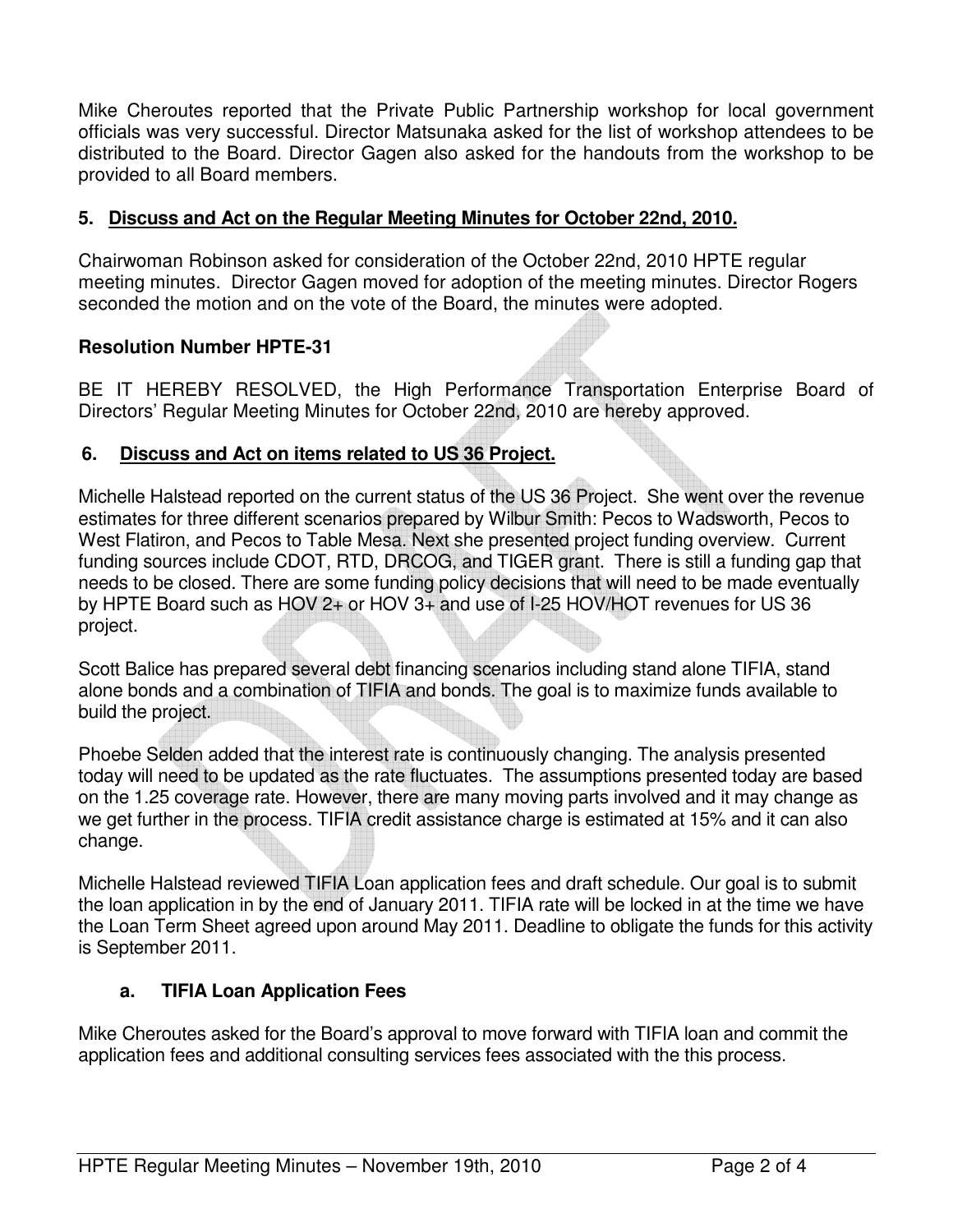Director Matsunaka made a motion to move forward with the TIFIA application process and commit necessary funds as stated by Mike Cheroutes. Director Rogers seconded the motion and on unanimous vote, the Board directed HPTE staff to continue with TIFIA application process.

# **b. TIFIA Loan Credit Rating Process**

Mike Cheroutes asked for the Board's approval to initiate the credit rating process, including rating agency fees and funds for consultants and travel associated with this process.

Director Matsunaka made a motion to initiate the credit rating process. Director Rogers seconded the motion and on unanimous vote, the Board directed HPTE staff to initiate credit rating process.

### **c. Request for Proposal for Underwriting Financial Services and/or P3 Advisory Services**

Mike Cheroutes asked for the Board's approval to publish Request for Proposals seeking underwriting and/or P3 advisory services to help us finalize the financing plan to be used for the TIFIA application process.

Director Gagen made a motion to issue the RFP for underwriting and /or P3 advisory services subject to HPTE Director's approval. Director Aden seconded the motion and on unanimous vote, the Board directed HPTE staff to issue Request for Proposals seeking underwriting and /or P3 advisory services.

## **d. Wilbur Smith Task Order #4**

Mike Cheroutes asked the Board to approve Task Order #4 for Wilbur Smith. This Task Oder will allow them to work on the investment grade analysis for the TIFIA application.

Director Aden made a motion to authorize Task Order #4 as outlined in the letter dated September 16<sup>th</sup>, 2010. Director Matsunaka seconded the motion and on unanimous vote, the Board directed HPTE staff execute Task Order #4 with Wilbur Smith.

## **e. Legal Services Contracts**

Mike Cheroutes asked the Board to authorize Legal services contracts with Kutak Rock, Hogan Lovells, and Ballard Spahr. The evaluation committee concluded that any of these firms could perform services that HPTE was seeking. As the services are needed, the individual Task Orders will be issued under those contracts.

Director Aden made a motion to authorize legal services contracts with Kutak Rock, Hogan Lovells and Ballard Spahr. Director Matsunaka seconded the motion and on unanimous vote, the Board authorized legal services contracts.

Mike Cheroutes discussed the preferred scenario for US36 project. The TIFIA application should be prepared based on the base scenario from Pecos to Wadsworth. However, in parallel with getting the base scenario done, we need to be exploring the opportunities to complete extra